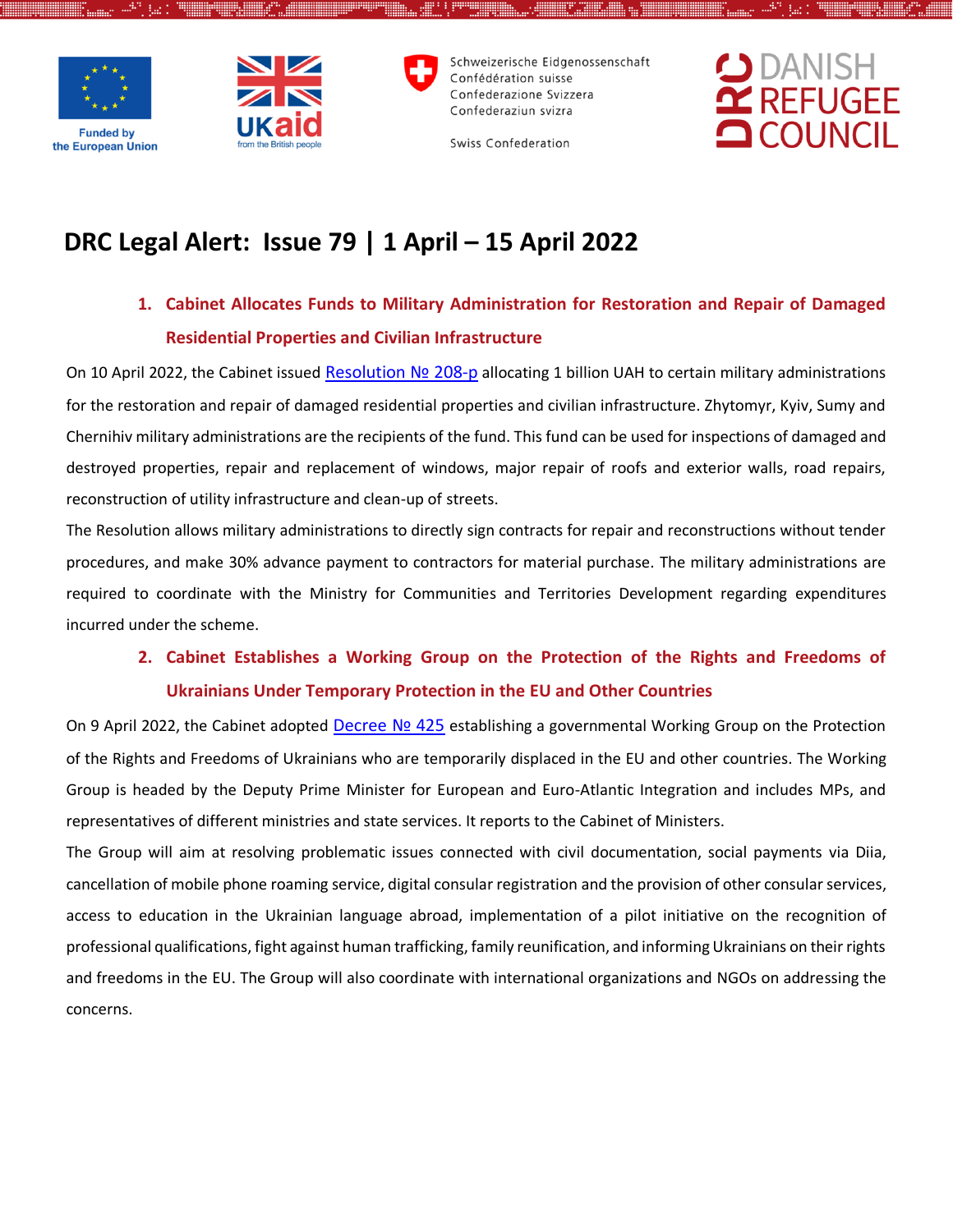# **3. Cabinet Endorses UNICEF Program for Financial Support to Certain Categories of Vulnerable Families with Children**

On 5 April 2022, the Cabinet adopted [Decree](https://www.kmu.gov.ua/npas/pro-realizaciyu-spilnogo-z-mizhnarodnim-nadzvichajnim-fondom-dopomogi-dityam-pri-organizaciyi-obyednanih-nacij-yunisef-proektu-shchodo-dodatkovih-zahodiv-405) Nº 405 introducing a financial support scheme for certain categories of vulnerable families with children. The scheme, funded by UNICEF, will be implemented jointly by UNICEF and the Ministry of Social Policy from the government side.

*Eligibility:* Two groups of families are eligible to participate in the scheme:

- Families with three or more children where at least one child is younger than two years
- Families with two and more children where at least one child has a disability.

*Payment amount***:** Tax-free monthly payment of 2,220 UAH per family member, with a maximum allocation of five persons in a family.

*Duration:* Payments will be made for three months period at a time. The Decree, however, does not specify if the payment will be continued beyond the initial three months.

### *Application Procedure:*

- 1) An adult member of the family has to submit application by filling out a form at the UNICEF website (<https://register.unicef.org/>) or through Diia (to be made available);
- 2) Application must include identity information on members of the family, IBAN number of the bank account and documents proving that the family falls within the eligible categories;
- 3) UNICEF considers the application and sends a message on the applicant's phone number about its decision.

The applications will be processed, and payments will be made to the successful applicants within 4 weeks of the application. Payment will be sent directly to the bank account of the applicant. Applicants denied or otherwise not receiving the payments within 4 weeks of the application may contact the hot line 'Spilno' (0 800 600 017) and file an appeal for review.

# **4. Cabinet Provides Framework for UNHCR Program for Financial Support to Certain Categories of Vulnerable IDPs**

On 15 April 2022, the Cabinet approved [Decree](https://zakon.rada.gov.ua/laws/show/445-2022-%D0%BF#Text) Nº 445 defining the legal framework for a joint project by UNCHR and the Government on financial aid for certain groups of vulnerable IDPs.

*Eligibility:* UNHCR and the Ministry of Social Policy will agree on a list of vulnerabilities for the purpose of this scheme. IDPs registered in the Unified Database, falling with the pre-defined vulnerability list, will automatically qualify for the scheme.

*Payment amount:* Tax-free monthly payment of 2,220 UAH per member of a family transferred to the bank account of the IDP.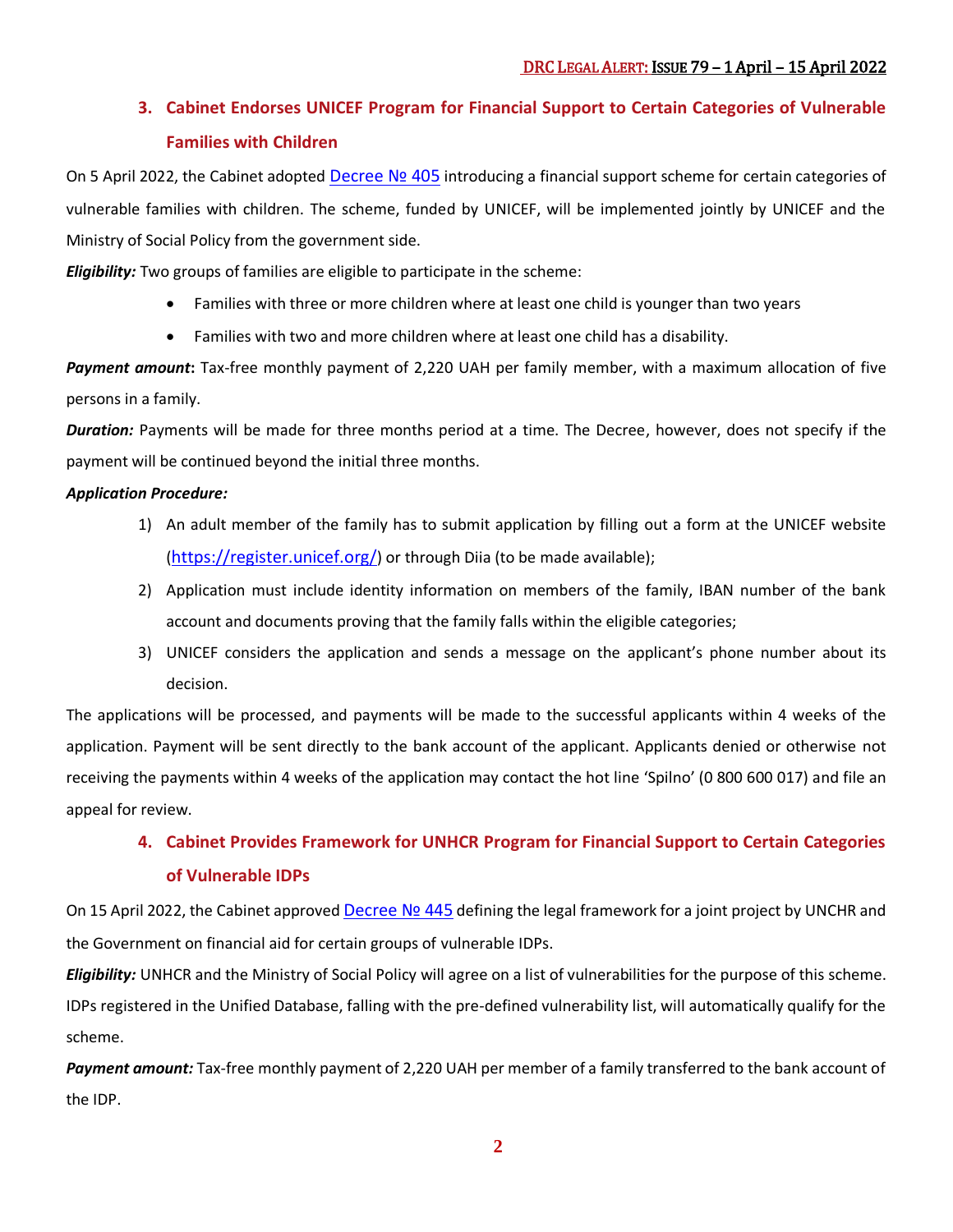*Duration:* Payments will be made for **at least** three months period at a time.

*Application procedure:* No special procedure is required. The payments will be done automatically on the basis of information from the Unified IDP Database. This payment is done without affecting other government or nongovernment entitlements of the recipients.

Application will be processed, and the notification about the decision on financial aid will be sent to the phone number of the IDP.

## **5. Parliament Urges Governments and International Organizations to Recognize 'Genocide' in Ukraine**

On 14 April 2022, the Parliament adopted [an Appeal](https://zakon.rada.gov.ua/laws/show/2188-IX#Text) to the United Nations, European Parliament, Parliamentary Assemblies of the Council of Europe, OSCE and NATO, as well as Governments and Parliaments of foreign countries, to recognize the actions of the Russian Federation in Ukraine as 'genocide'. The Appeal makes reference to the 1948 Convention on the Prevention and Punishment of the Crime of Genocide and the Rome Statute of the International Criminal Court. The Appeal analyzed certain facts and provided arguments why the Parliament considered the actions of the Russian Federation as 'acts of genocide'.

### **6. Parliament Extends State Protection to Heads of International Organizations**

On 14 April 2022, the Parliament adopted [Law 2199-IX](https://zakon.rada.gov.ua/laws/show/2199-IX#Text) extending State protection to a list of national and foreign government office bearers residing or visiting Ukraine. The list of those entitled to State protection includes heads of international organizations residing in Ukraine or visiting Ukraine at the invitation of public authorities. In addition to the heads, the government may also extend State protection to high-ranking officials of international organizations visiting or residing in Ukraine.

State protection maybe provided to other high officials of foreign States and international organizations at the discretion of the President. Any such Decision of the President will be made on the basis of a proposal from officials authorized by State organs or the Head of the Department of the State Guard Service.

### **7. Parliament Excludes Certain Categories of Persons from Military Conscription**

On 1 April 2022, the Parliament passed Law Nº [2169-IX](https://zakon.rada.gov.ua/laws/show/2169-IX#Text) exempting certain new categories of individuals from mandatory military conscription. This includes:

- A person raising a minor child with a disability.
- A person raising a child with serious disease (e.g., perinatal damages of the nervous system, cancer, diabetes).
- A person nursing a sick spouse, minor child, parent or parent of spouse, if supported by medical documents.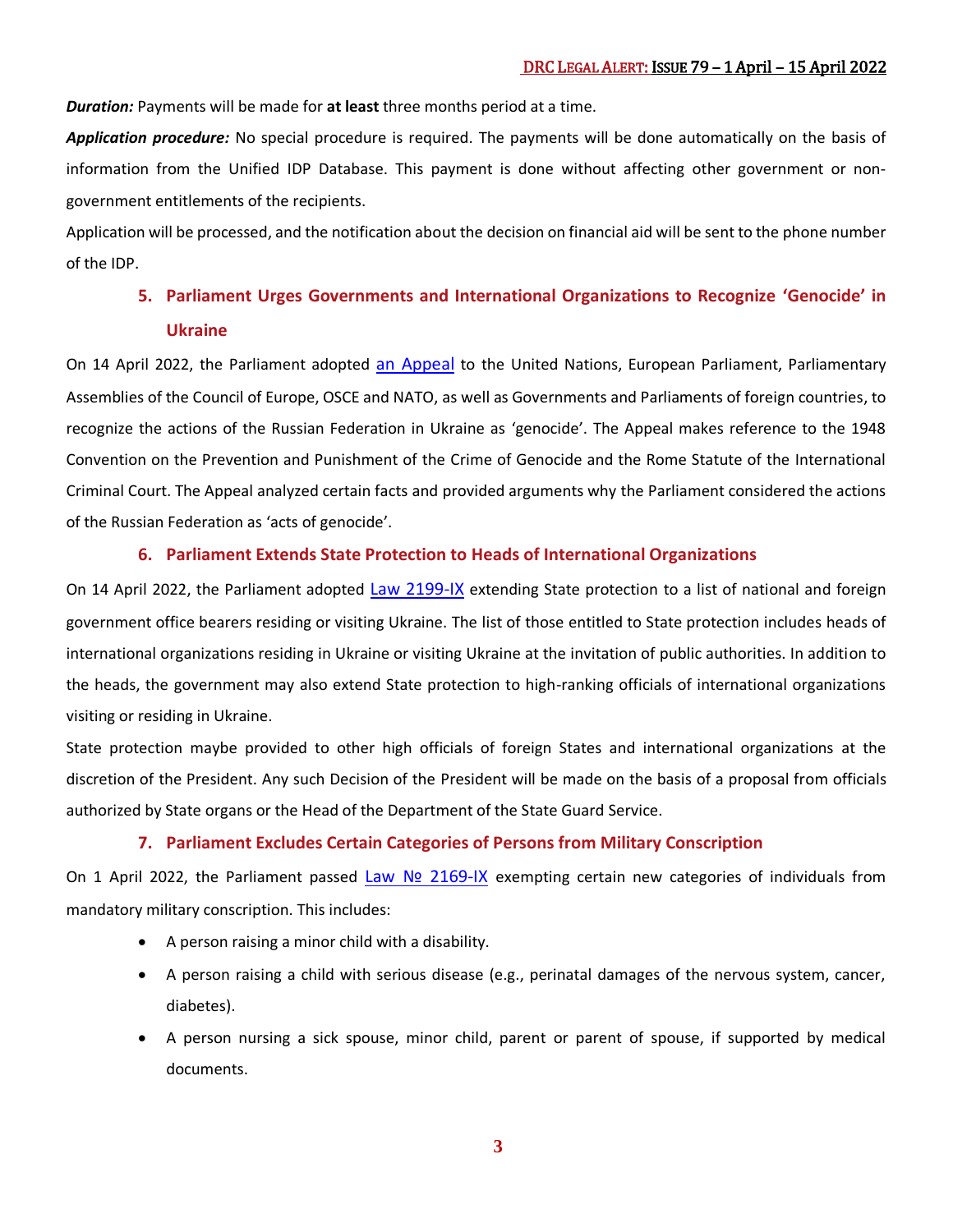- A person whose spouse is a person with a disability or whose parent or parent of a spouse is a person with a disability of  $1<sup>st</sup>$  and  $2<sup>nd</sup>$  group.
- A person nursing another person with a disability who lacks legal capacity.
- A person nursing a non-family member who belongs to disability of  $1<sup>st</sup>$  or  $2<sup>nd</sup>$  group or is in need of constant care and there is no other person who can nurse him/her.
- Pregnant women who are already in military service.
- Woman in military service who is on maternity leave.
- A person whose spouse is in the military service and raises a minor child.
- Military Serviceman who solely raises a minor child.

### **8. Cabinet Prohibits Certain Categories of Persons from Crossing the Border During Martial law**

On 1 April 2022, the Cabinet issued Decree Nº 399 restricting person belonging to certain profession and vocation from crossing the international border during Martial law and state of emergency. The list includes:

- Higher education students, trainee assistants, graduate students, and doctoral students (full-time or part-time);
- Professors/academic staff of institutions of higher education who have an academic rank or degree;

employees of secondary education institutions;

• Male or female whose close relatives died or went missing during the 'anti-terrorist operation'<sup>1</sup> if they were directly involved in the operation.

# **9. New Law Giving Power to the Cabinet of Ministers Over State and Municipal Property**

### **During Martial Law**

 $\overline{a}$ 

On 1 April 2022, the Parliament passed Law Nº [2181-IX](https://zakon.rada.gov.ua/laws/show/2181-20#Text) allowing the Cabinet of Ministers to establish rules for State and communal property lease at their own discretion during Martial law up till four months after lifting of Martial law. Under existing law, particularly in light of the constitutional reform, such power belongs mainly to the local selfgovernment (LSG) units. The change to the law, which is applicable only during the Martial law and four months thereafter, might become necessary due to the disruption in LSG functions as well as legal complications created by the placement of the LSGs under military administration. Granting lease of State and municipal property plays a vital role in local economic development as well as social protection of the vulnerable local population.

**<sup>1</sup>** The government considers its military response to the 2014 conflict as an anti-terrorist operation.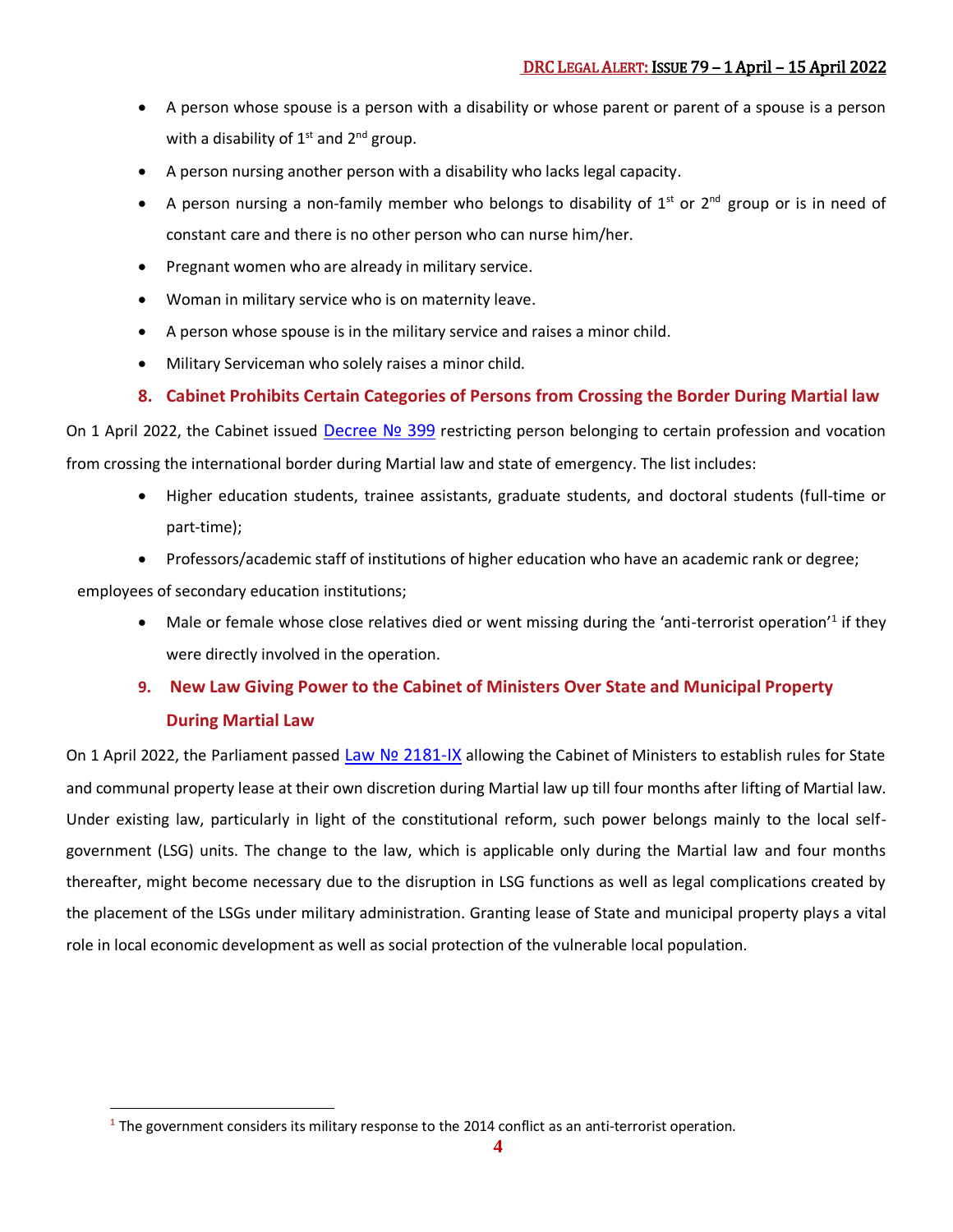## **10. Cabinet Amends Procedure on Recognition of a Child as an Orphan or a Child Deprived of Parental Care During Martial Law**

On 15 April 2022, the Cabinet introduced [Decree](https://zakon.rada.gov.ua/laws/show/447-2022-%D0%BF#Text) Nº 447, amending rules for recognizing a child as an orphan or a child deprived of parental care during martial law or state of emergency. The amendment will make it easier for children to get such status, which will ultimately entail certain social benefits. Following are some examples of the flexibilities introduced by the amendment:

- An affirmative report from the child service is no longer a mandatory requirement.
- Local authorities at the place of residence of the child, or the place where the child was found can make the decision. Previously such power belonged only to local authorities at the place of origin of the child.
- A child who can't get the entitlement of an orphan because of a lack of documentary proof of the death of parents, can now get the entitlements with the status of a child deprived of parent care.
- If parents are in a conflict area and thus cannot take care of a child, the child can be entitled to benefits under this decree on the basis of an [act](https://zakon.rada.gov.ua/laws/file/text/72/f272713n792.doc) done by the child service.
- Consent of the child is no longer required for the appointment of a guardian, if such a child is on the occupied territory or abroad.
- Guardians are no longer required to go through a child-rearing training course.
- The status of a child is subject to reconsideration after the suspension of Martial Law or a state of emergency.

### **11. Telecom Operators in EU and Ukraine to Reduce Roaming Rates**

On 8 April 2022, a number of telecom operators in the EU and Ukraine signed a [joint statement](https://ec.europa.eu/newsroom/dae/redirection/document/85950) expressing their plan to reduce roaming rates for Ukrainians. The aim is to make the roaming rate correspond with the rate for calls by the EU numbers to other EU numbers. This will be applied both to international calls from Ukraine to the EU numbers and Ukrainian SIM cards roaming on an EU network.

## **12. European Council Assigns EUAM Ukraine to Provide Support to Ukrainian Authorities in the Investigation and Prosecution of International Crimes**

On 13 April 2022, the European Council adopted [Decision \(CFSP\) 2022/638](https://eur-lex.europa.eu/legal-content/EN/TXT/?uri=CELEX%3A32022D0638&qid=1650494648014), amending the mandate of the European Union Advisory Mission for Civilian Security Sector Reform Ukraine (EUAM Ukraine). EUAM Ukraine's mandate is now extended to support the Office of the Prosecutor General, regional Public Prosecutor Offices and Law Enforcement Agencies in the investigation of crimes committed in the context of the war in Ukraine.

### **13. European Union Amends Sanctions` Regime to Enhance Humanitarian Response in Ukraine**

On 13 April 2022, the European Council adopted [Regulation 2022\625](https://eur-lex.europa.eu/legal-content/EN/TXT/?uri=uriserv%3AOJ.L_.2022.116.01.0001.01.ENG&toc=OJ%3AL%3A2022%3A116%3ATOC) and [Regulation 2022\626](https://eur-lex.europa.eu/legal-content/EN/TXT/?uri=uriserv%3AOJ.L_.2022.116.01.0003.01.ENG&toc=OJ%3AL%3A2022%3A116%3ATOC), introducing humanitarian exceptions for sanctions` regimes of the EU. The amendment allows humanitarian organizations that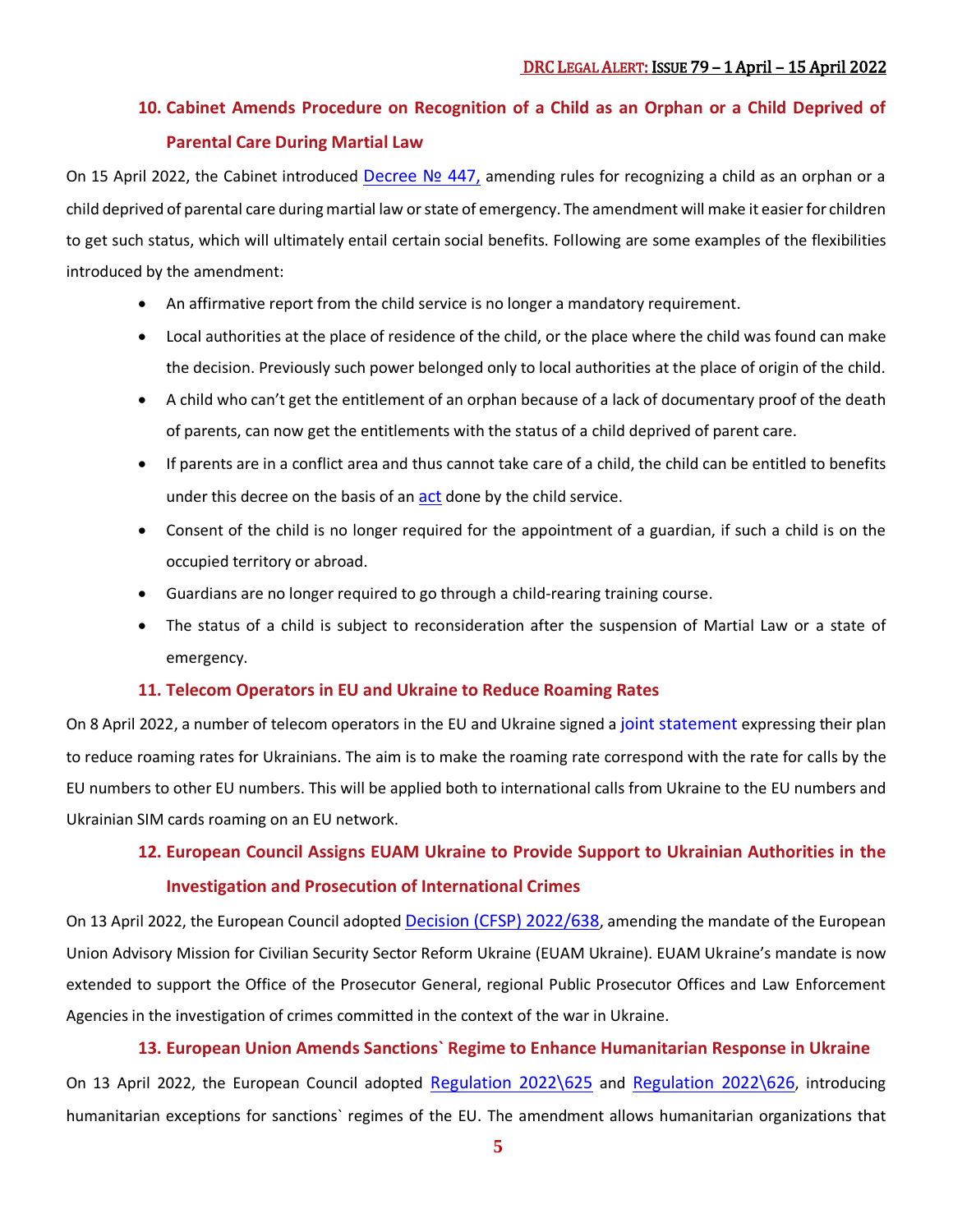### DRC LEGAL ALERT: ISSUE 79 – 1 April – 15 April 2022

have a partnership arrangement with the EU to cooperate with persons under the EU sanctions connected with the war in Ukraine if this is necessary for their humanitarian operations. The EU humanitarian partners may now make funds or economic resources available to persons and entities designated under the Ukraine territorial integrity. Humanitarian organizations not having existing partnership arrangements with the EU may also request the Member States to grant the same exemptions.

## **14. European Commission Recommends the Recognition of Professional Qualifications of Ukrainian Under Temporary Protection in the EU**

On 5 April 2022, the European Commission passed [Recommendation \(EU\) 2022/554](https://eur-lex.europa.eu/legal-content/EN/TXT/?uri=CELEX:32022H0554) calling for Member States to ensure swift recognition of professional qualifications of Ukrainians under temporary protection in the EU. The Commission recommends the Member States to speed up the process by requiring only essential documents, accepting other forms of proof than original documents (for example – digital copies), reducing administrative fees, waiving translation requirement, checking qualifications only if essential, sharing necessary information in a transparent and accessible way, providing language courses, and cooperating with the Ukrainian civil society and diaspora in order to support integration etc.

The Commission also suggests that Member States should recognize Ukrainian higher education qualifications automatically if they fulfill the requirements of the Bologna Process. Once done, such recognition must be of the same effect in the other Member States.

Where evidence of qualification is missing, the Commission encourages the Member States to cooperate with the Ukrainian authorities in getting it or use other instruments such as the 'European Qualifications Passport for Refugees', UNESCO qualifications passport or ERASMUS+ tools.

The Recommendation also includes a proposal for Member States to simplify access to the labour market for certain categories of professionals, who need special training, i.e., teachers and healthcare workers. This can be done, inter alia, by granting a different but related professional status (e.g., nurse to healthcare assistant).

#### **Other Developments**

- 1. Cabinet Assigns Ministry of Justice as the Organ Responsible for the Implementation of State Policy on Treatment of Prisoners of War ([Decree](https://www.kmu.gov.ua/npas/pro-vnesennya-zmin-do-polozhennya-pro-ministerstvo-yusticiyi-ukrayini-394) Nº 394 of 1 April 2022)
- 2. Cabinet Introduces Rules on Transferring of Wounded and Sick Soldiers Abroad for Treatment ([Decree](https://www.kmu.gov.ua/npas/pro-zabezpechennya-organizaciyi-napravlennya-osib-iz-skladovih-sil-oboroni-ta-sil-bezpeki-postrazhdalih-u-411) № [411](https://www.kmu.gov.ua/npas/pro-zabezpechennya-organizaciyi-napravlennya-osib-iz-skladovih-sil-oboroni-ta-sil-bezpeki-postrazhdalih-u-411) of 5 April 2022)
- 3. Cabinet Enacts Rules for the custody of POWs ([Decree](https://www.kmu.gov.ua/npas/pro-zatverdzhennya-poryadku-trimannya-vijskovopolonenih-413) Nº 413 of 5 April 2022)
- 4. Cabinet adopts Procedure for the Exchange of Prisoners of War ([Decree](https://zakon.rada.gov.ua/laws/show/441-2022-%D0%BF#Text) № 441 of 12 April 2022)
- 5. Cabinet Assigns Certain Ministries for the Fulfillment of Operative Tasks on Anti-Mining Activities ([Resolution](https://zakon.rada.gov.ua/laws/show/288-2022-%D1%80#Text) №208-p of 15 April 2022)